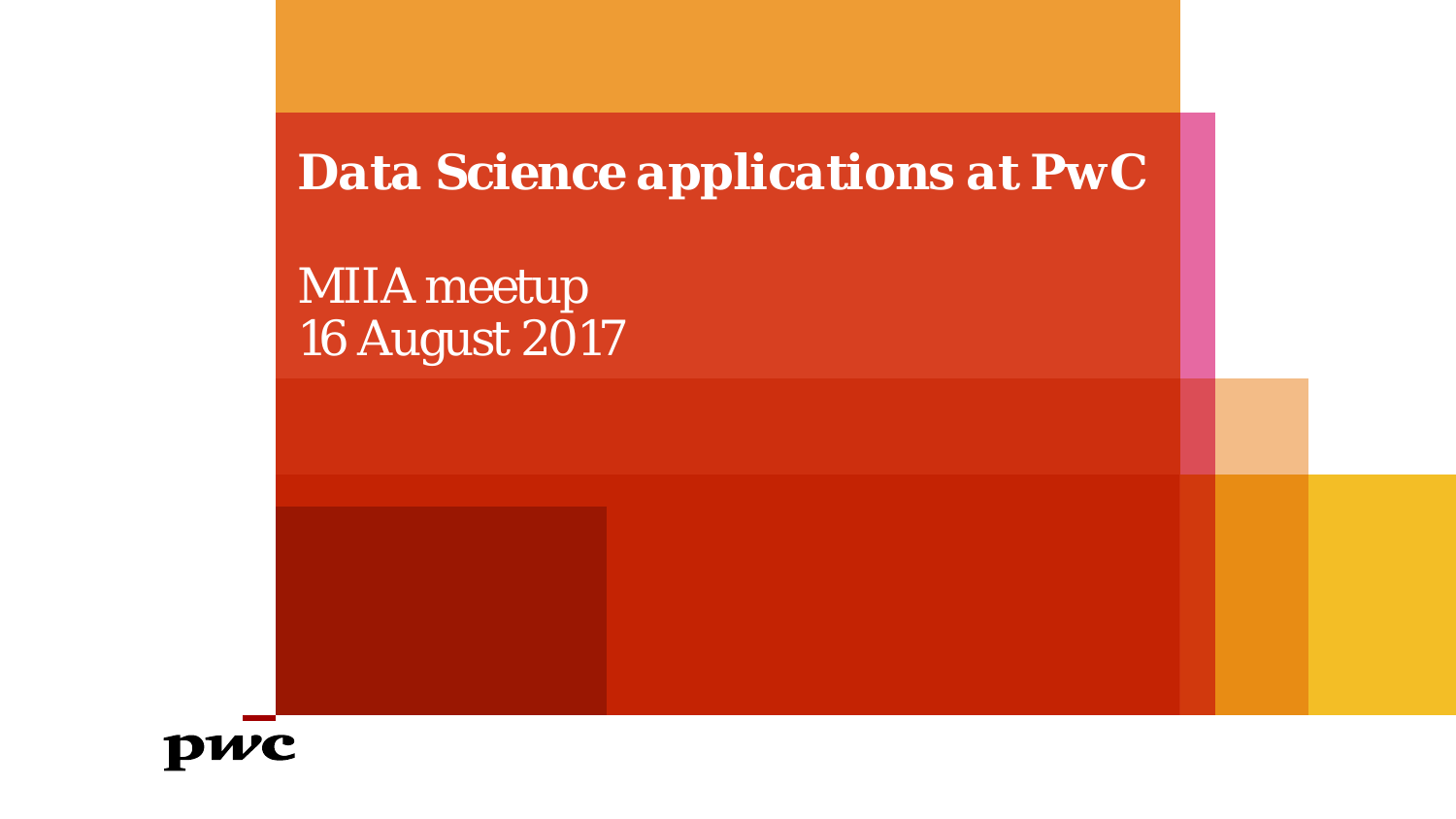## *A profound digital transformation is underway – Industry 4.0*



Source: PwC report, "Industry 4.0: Building the digital enterprise"

 $2000 +$ respondents in 26 countries

**US\$493** bn

in digital revenue gains p.a.

**US\$421** bn

p.a. in cost and efficiency gains

**US\$907** bn in annual digital investments

While Industry 3.0 focused on the automation of single machines and processes, Industry 4.0 focuses on the end-to-end digitisation of all physical assets and integration into digital ecosystems with value chain partners.

*The opportunity is enormous!*

As global data analytics and strategy thought leaders, we at PwC are helping our clients tackle today's problems and are preparing them for tomorrow's opportunities.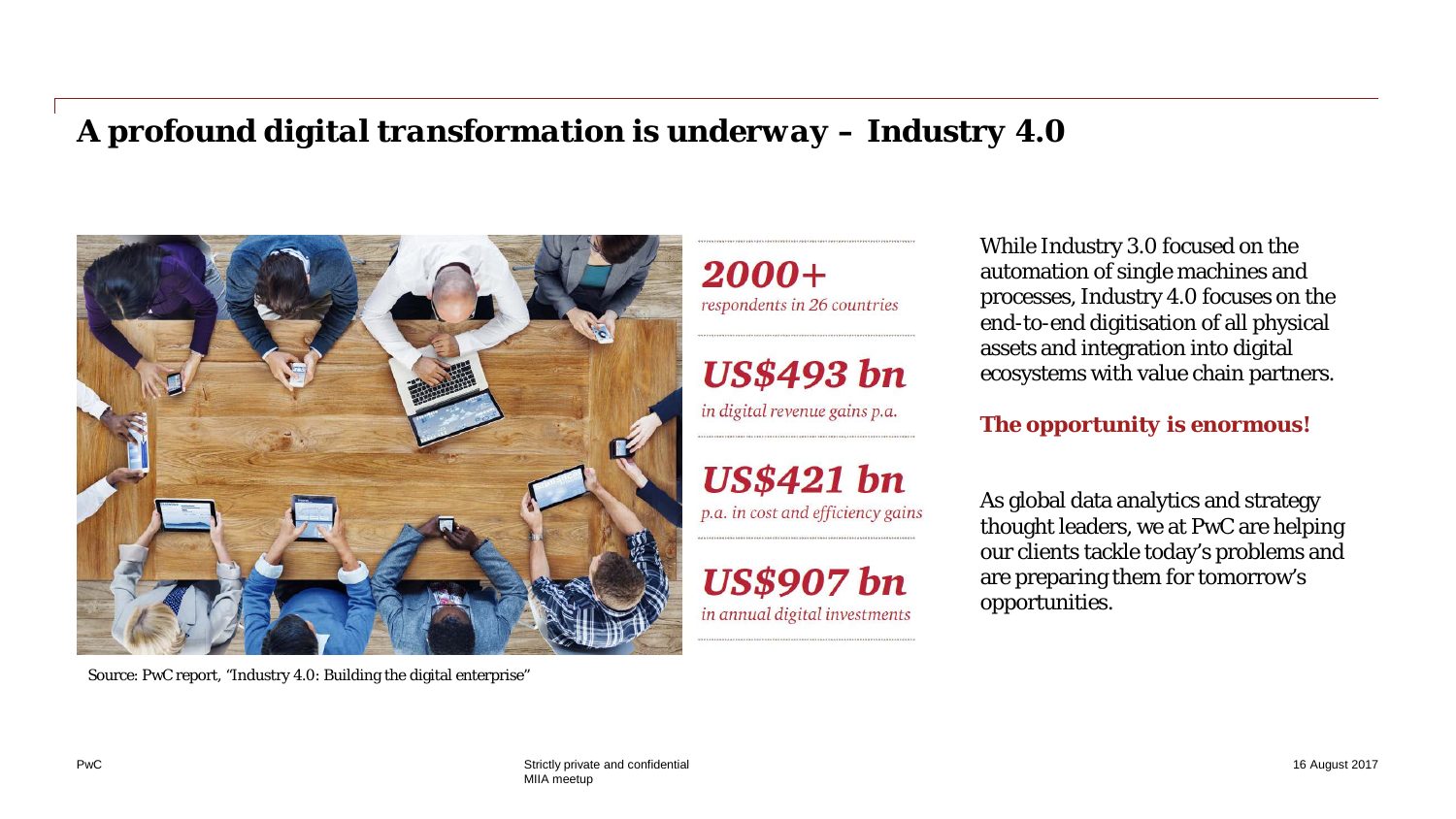# *Data science and AI hold the key to success in the world of Industry 4.0*



Source: PwC report, "Sizing the prize: What's the real value of AI for your business and how can you capitalise?"

Data-led insight can add business value to every part of the value chain and every area of business decision-making.

According to PwC analysis, global GDP will be up to 14% higher in 2030 as a result of the accelerating development and take-up of AI.

## *The economic impact of AI will be driven by:*

- 1. Productivity gains from businesses automating processes (including quality improvement, lead time improvement and greater utilisation of assets).
- 2. Productivity gains from businesses augmenting their existing labour force with AI technologies (less time preparing data, solving data quality/integrity issues, etc.).
- 3. Increased consumer demand resulting from the availability of personalised and/or higher-quality AI-enhanced products and services.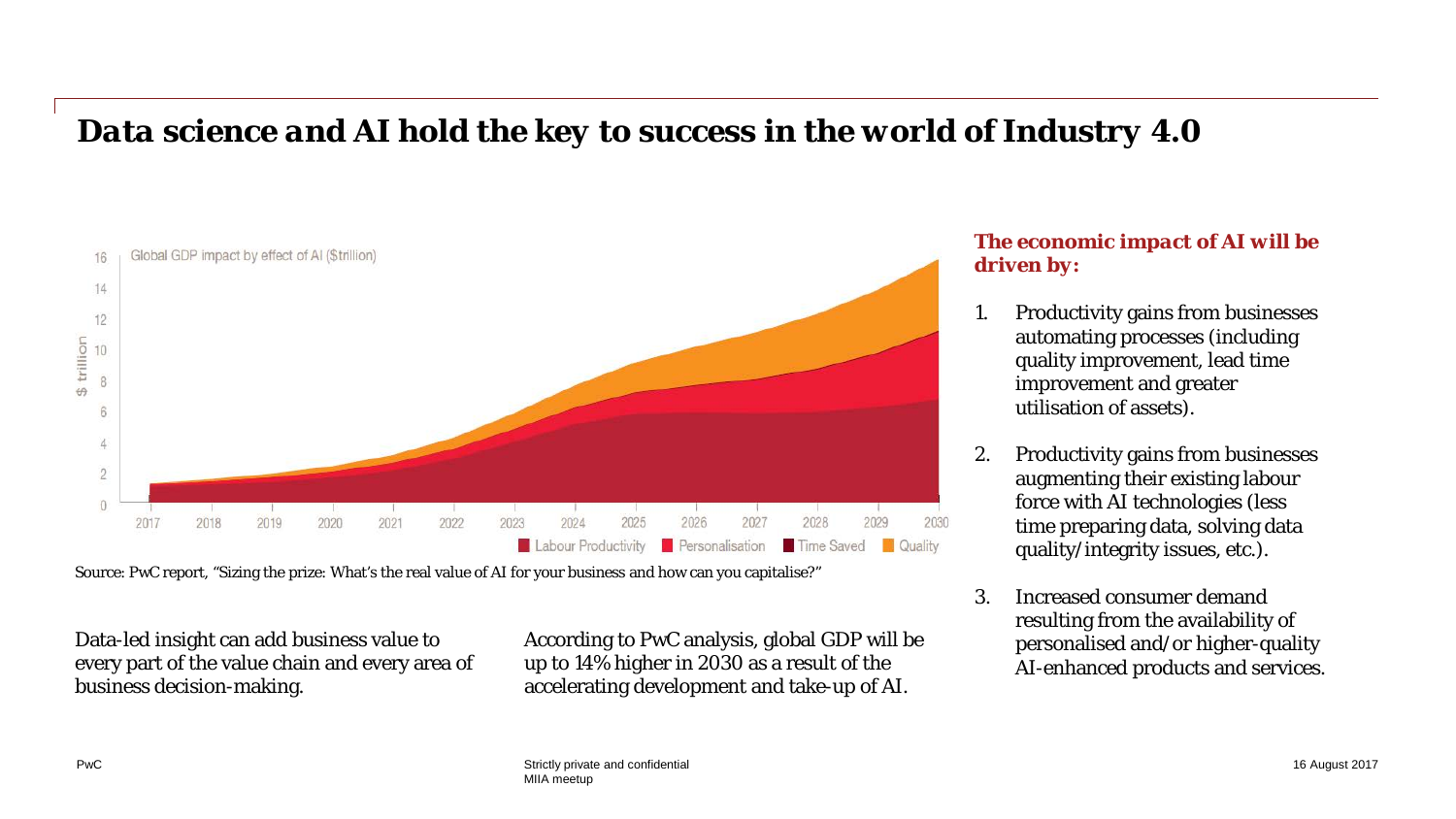# *At PwC, we're using data science to build trust and solve important problems*



- 1. Autonomous fleets for ride sharing
- 2. Semi-autonomous features such as driver assist
- 3. Predictive, autonomous maintenance



- 1. Patient onboarding, creation of patient records, scheduling hospital operations / appointments
- 2. Optimising supply chain
- 3. Assisted diagnosis and treatment management

## *Automotive Healthcare Financial services Retail*



- 1. Personalised financial planning
- 2. Fraud detection and antimoney laundering
- 3. Process automation



- 1. Personalised design and production
- 2. Anticipating customer demand
- 3. Inventory and delivery management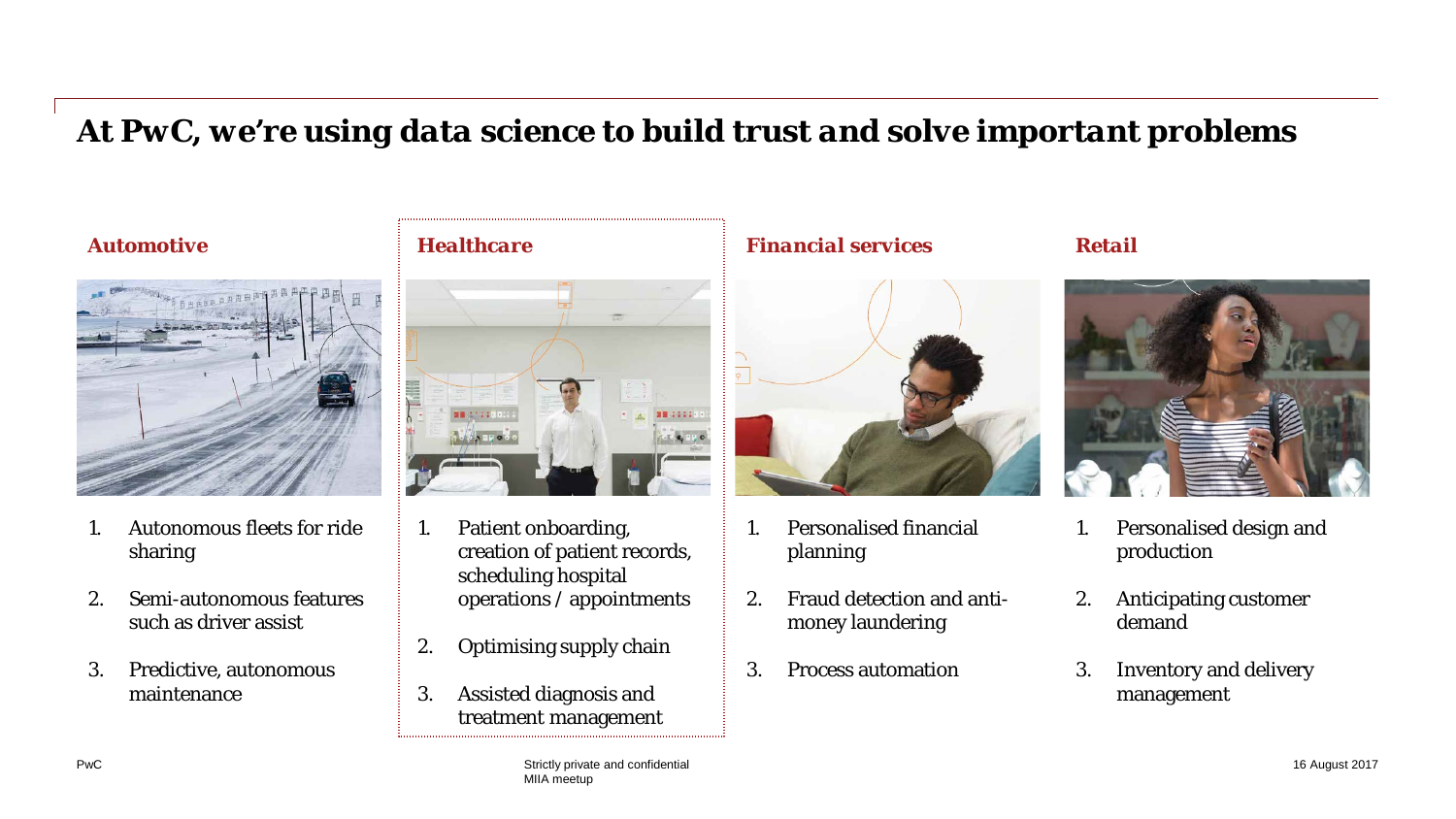# *At PwC, we're using data science to build trust and solve important problems*



- 1. Enhanced monitoring and auto-correction of manufacturing processes
- 2. Supply chain and production optimisation
- 3. On-demand production

*Manufacturing Telcos and entertainment Energy Transport and logistics*



- 1. Media archiving and search
- 2. Customised content creation
- 3. Personalised marketing and advertising



- 1. Smart metering real-time energy usage information
- 2. More efficient grid operation and storage
- 3. Predictive infrastructure maintenance



- 1. Autonomous trucking and delivery
- 2. Traffic control and reduced congestion
- 3. Enhanced security